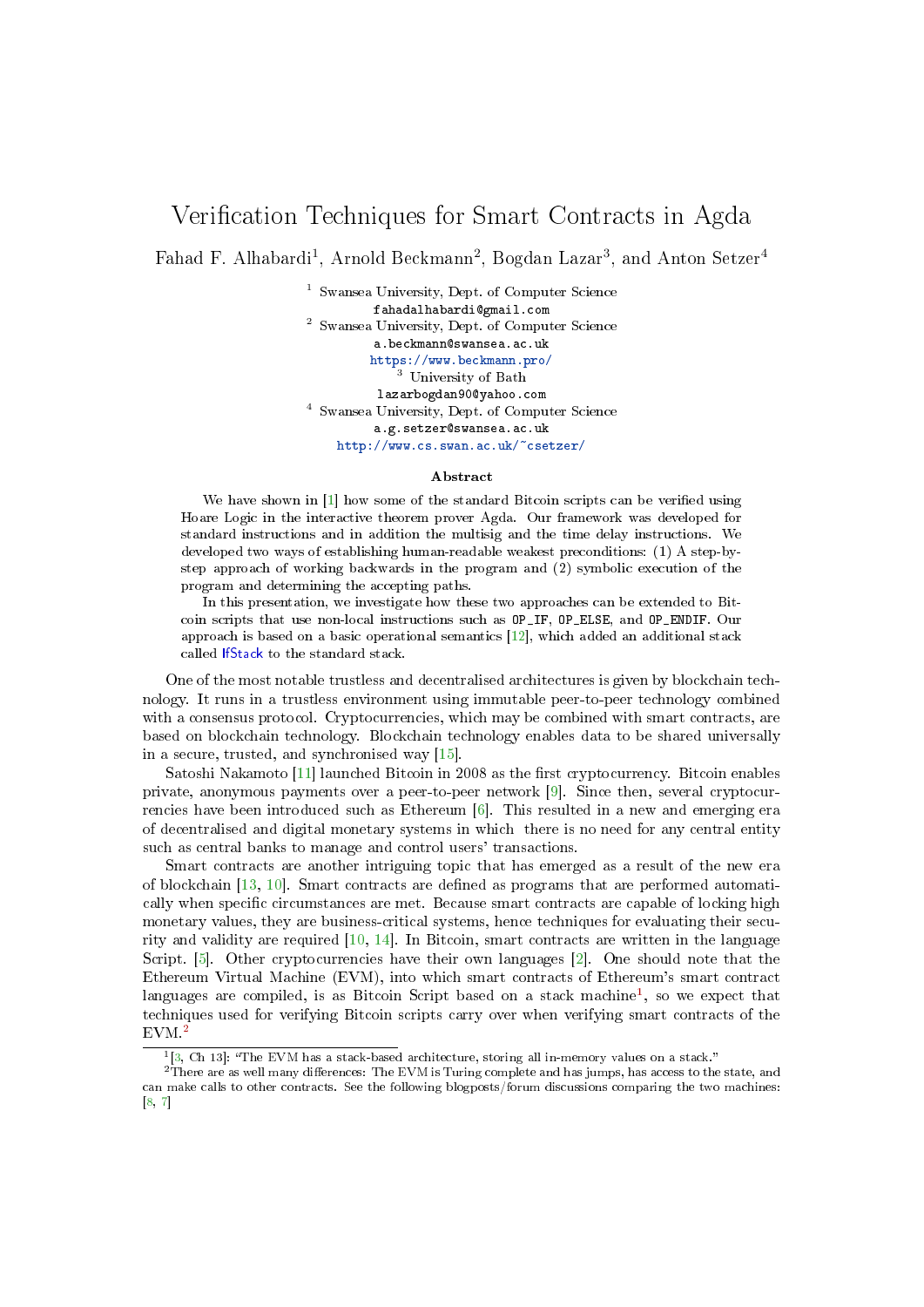Verification Techniques for Smart Contracts in Agda F. Alhabardi, A. Beckmann, B. Lazar, and A. Setzer

Hoare triples have been used to validate the correctness and capability of smart contract programs. In our approach we will verify these Hoare triples using Agda as our proof assistant for two reasons: (1) Agda is both a programming language and a theorem prover, which means we can both execute and verify smart contracts in Agda. (2) Proofs in Agda can be checked by hand. Smart contracts must be carefully verified because of high monetary values associated with them. It might not be sufficient to provide trust in the correctness of a smart contract to have a proof in a theorem prover, having to rely on its correct implementation  $-$  attackers might use an error in the theorem prover in order to create a false proof of the correctness of a compromised smart contract. If the amount of money being protected by a Bitcoin script is high, in addition to machine checking manual checking of correctness proofs might be appropriate.

In our previous article  $[1]$  we defined and formalised an operational semantics of a fragment of Bitcoin Script using instructions having only local behaviour. This included basic instructions and some more complex ones: the multi-signature instruction and an instruction enforcing a time delay. Then we verified those scripts using weakest preconditions for Hoare triples. The operational semantics was based on a state StackState :=  $\overline{\text{Time}} \times \text{Msg} \times \text{Stack}$  (more precisely in Agda an explicit record type was used) formed from the normal stack Stack, a message Msg representing the message of the transaction to be signed, and the current time Time in Agda.

In this talk we will investigate the addition of conditional instructions to our fragment of Bitcoin Script, which have a non-local behaviour, and will discuss how to verify scripts written in this extended language. As discussed in  $[12]$ , the use of control follow statements can be dealt with in the operational semantics by using a second stack IfStack, which keeps track of the nesting of conditionals. The new state is  $\text{Time} \times \text{Msg} \times \text{Stack} \times \text{lfStack}$  defined as a record type State in Agda. Our approach is different from the usual approach of converting programs in Forth involving conditionals into programs with jumps. Instead, we work directly with the unstructured machine programs, and we adopted the usual techniques in Hoare logic for dealing with conditionals to such unparsed programs.

Conditionals can result in an exponential increase of the number of paths in a program. This is a well-known problem in Bitcoin: For instance, Antonopoulos  $[4, Ch. 7]$  $[4, Ch. 7]$  writes: "Bitcoin Script" flow control can be used to construct very complex scripts with hundreds or even thousands of possible execution paths. There is no limit to nesting, but consensus rules impose a limit on the maximum size, in bytes, of a script".

In [\[1\]](#page-2-0) we argued that the correctness of Bitcoin scripts can be considered as verication of the security of access control systems. Access control is used to restrict access to a resource which in our case is access to the cryptocurrency in question, i.e. bitcoins. Hoare logic, which is based on preconditions and postconditions, is particularly well suited for safety-critical systems with a controllable set of inputs. Additionally, it enables interaction between multiple procedures within a program. When dealing with access control, weakest preconditions are more suitable: The precondition must not only be sufficient but as well necessary to ensure that the postcondition (which expresses access to the resource) is fullled after execution of the program.

As in [\[1\]](#page-2-0) we use two methods for obtaining a human-readable weakest precondition that can be used to assist developers of smart contracts in Bitcoin. The first method is a step-by-step approach that works backwards through the program instruction by instruction. The second method is symbolic execution of the code and conversion to a nested case distinction, which enables reading off the weakest preconditions as the disjunction of the accepting paths. These methods have been formalised in Agda and as an example we apply them to the verication of P2PKH and P2MS, and combinations of them with conditionals. Since we obtain human readable weakest preconditions, these methods allow to reduce the validation gap between user requirements and formal specifications.